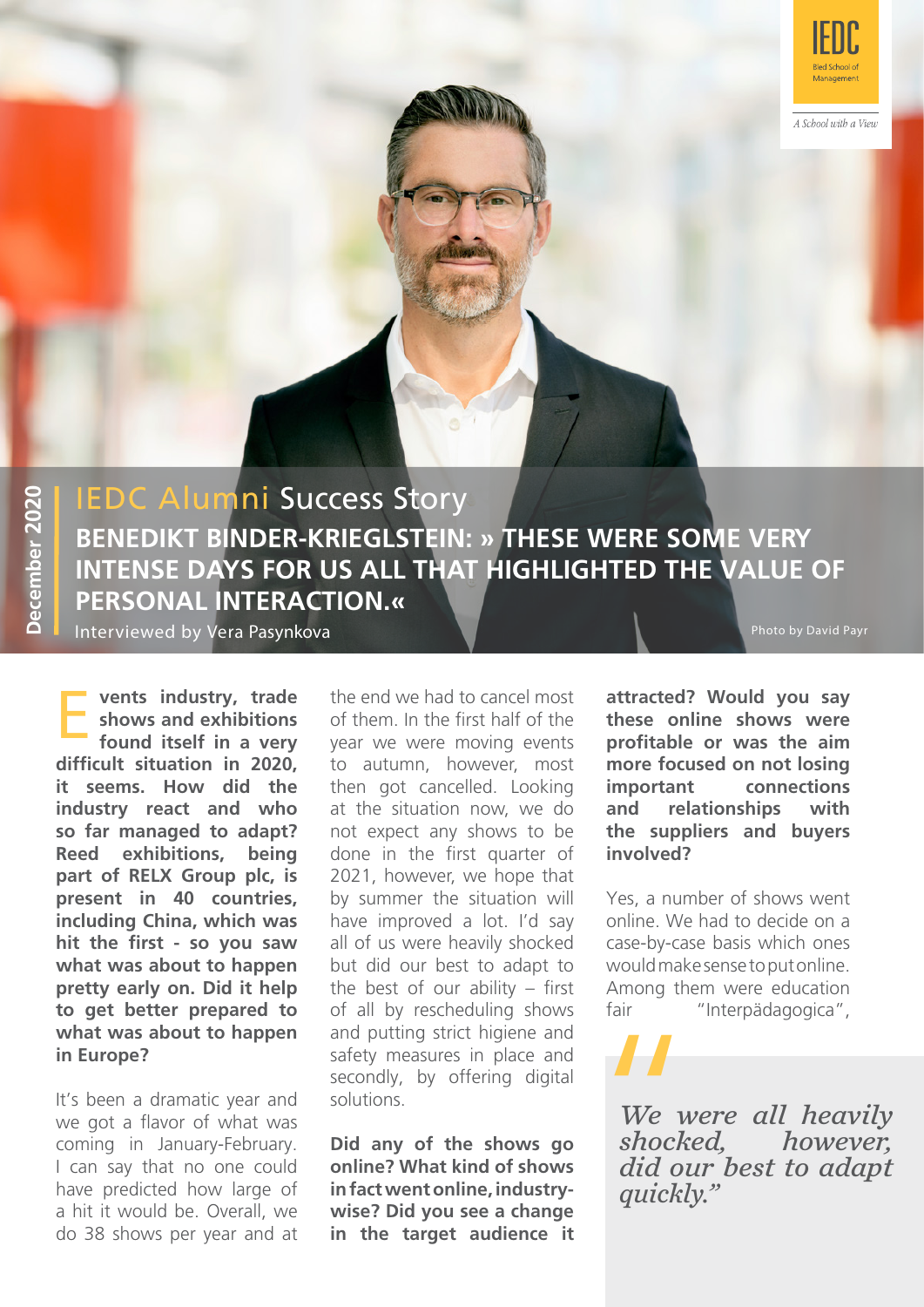the gastronomy show "Gastrocircle", "FIBO" being the fitness trade show and "Bar Convent Berlin" (BCB) - all B2B exhibitions. We managed to attract a big number of clients, since the brands we own as Reed Exhibitions are very strong, which supported our initiatives a lot. For instance, 47% of the "Interpädagogica" visitors attended online, which would otherwise have been onsite. Keeping important connections and relations was and is very important. However, the online format of course has its weaknesses and that is face-to-face interaction, which is not the same when it happens onsite. So reaching out to visitors - in terms of one-on-one interaction - was much harder, and the response was weaker. As for how we implemented the events, we were using both our own platform and already existing solutions in the market.

**How did the whole corona crisis affect your event organization in terms of communication with the clients and potential visitors (suppliers and buyers), internal organization, communications and marketing? Did you have to reduce the staff and let go of subcontractors you work with?** 

*We managed to attract a big number of clients, as Reed Exhibitions brand*  We man<br>
We man<br>
big nun<br>
Reed E.<br>
is really *is really strong.*

Most of our staff was ordered to work remotely. These were some very intense days for us all that highlighted the value of personal interaction. We had to reorganise our offices and that meant also laying off some staff. Moreover, we are investing heavily in digital business solutions. As I mentioned, the situation made us realise that internal

the number of visitors that the shows attract is much higher and the public is broader, the interaction is in fact much lower, so that likeliness to respond is lower.

**Did you manage to organize any shows during this year in a classic onsite form? What did you have to change in their organization?**



communications need a lot of investment. Keeping the motivation of people up is not an easy task. The intensity of communication has to be higher than ever before.

**One of the things that happens at onsite shows is tracking valuable visitors and other statistics, since it's a very important data at the end of the day to exhibitors. At online events statistics of attendance is probably much easier to collect and it is more visible. Is there a big difference in attendance of online/onsite trade shows?**

Indeed, online exhibition statistics is easier to track. The difference with onsite physical shows is that while Yes, a few shows in spring and one small show in autumn took place. The organization of the exhibition in this situation was really complex, from introducing hygiene measures like disinfection dispensers everywhere, to counting how many people are onsite on the floor and location of stands had to be taken into account, staff allocations, etc.

**As someone who is involved in the work of UFI, the Global Association of the Exhibition Industries, and its European chapter, did the association propose some actions to support to the industry on EU or regional levels?** 

Well, there is not really a lot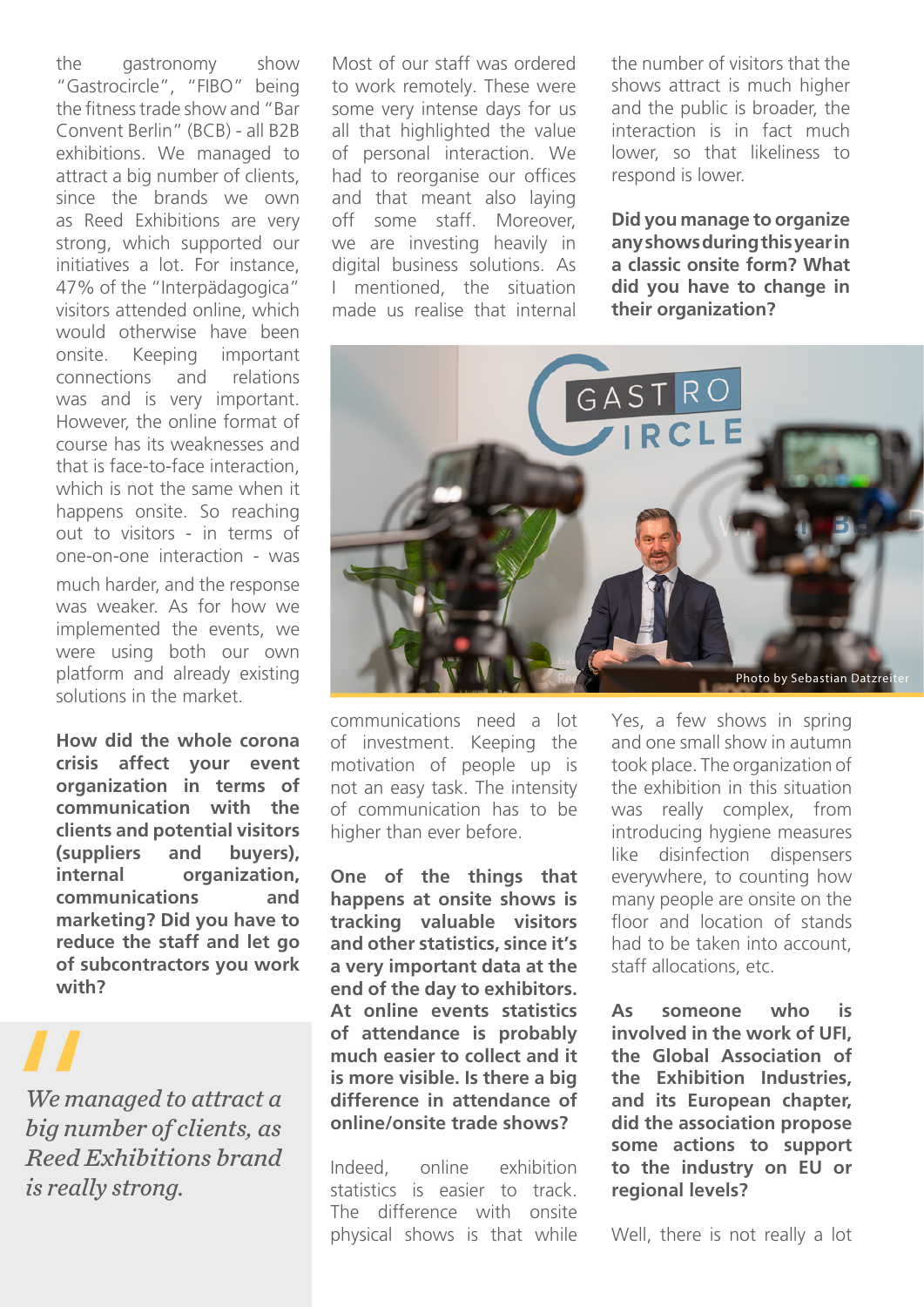that could be done on that level. Just to mention the EU, where in Germany alone each land, each region, has its own different criteria about the safety criteria for organization of the shows. So, having a consistent approach is hard to achieve.

#### **Do you think corona crisis will change attitudes of exhibiting companies towards trade fairs? Will overall exhibition industry go down or transform?**

I think upcoming two years will be difficult, however, we could catch up later, maybe in 3-4 years' time to the levels before the crisis. I believe, we will be able to compensate for it. I also think trade shows will be done in a hybrid mode. What we observed is that people are in fact starving for interaction. Just to illustrate what I mean, if you like music, for instance, if you like Coldplay, you can listen to it whole day through on Spotify, even to recordings of past concerts, but nothing can replace the experience of seeing Coldplay live. Online, digital experience cannot compete with that – we are all familiar with mics being on mute, people being disturbed, nobody can be present online without being distracted… There are a lot of elements of a physical event that cannot be substituted. So, the whole industry will definitely survive.

**It's been many years since you did an MBA at IEDC. Back in 2006, when you enrolled, you already had a lot of executive experience. Would you recall why did you decide to do an MBA?** 



#### **How come in Slovenia at IEDC and not any other school?**

The reason for doing an EMBA at IEDC was that, that what the school was offering – education that was more about forming leaders and not just only offering technical skills for a manager – was a decisive factor. When talking to Danica (Purg – President of IEDC-Bled School of Management), I got exactly that impression of what the program is about. Plus, the network in SEE and CEE region was really important, as at the time I was very busy working in the SEE market. I just wanted to deepen my knowledge and get a better general management perspective. While many of us had a lot of experience, it was really beneficial to reflect and learn from other top managers in the class.

### **How did you learn about the IEDC? Was it at an event or some meeting?**

Actually, it was my mentor who offered to me to consider the IEDC.

### **How come your brother joined you and enrolled into the same program?**

I was not courageous enough to do it on my own (laughs). In fact, my brother mentioned in his wedding speech last year that the EMBA was an incredible binding experience